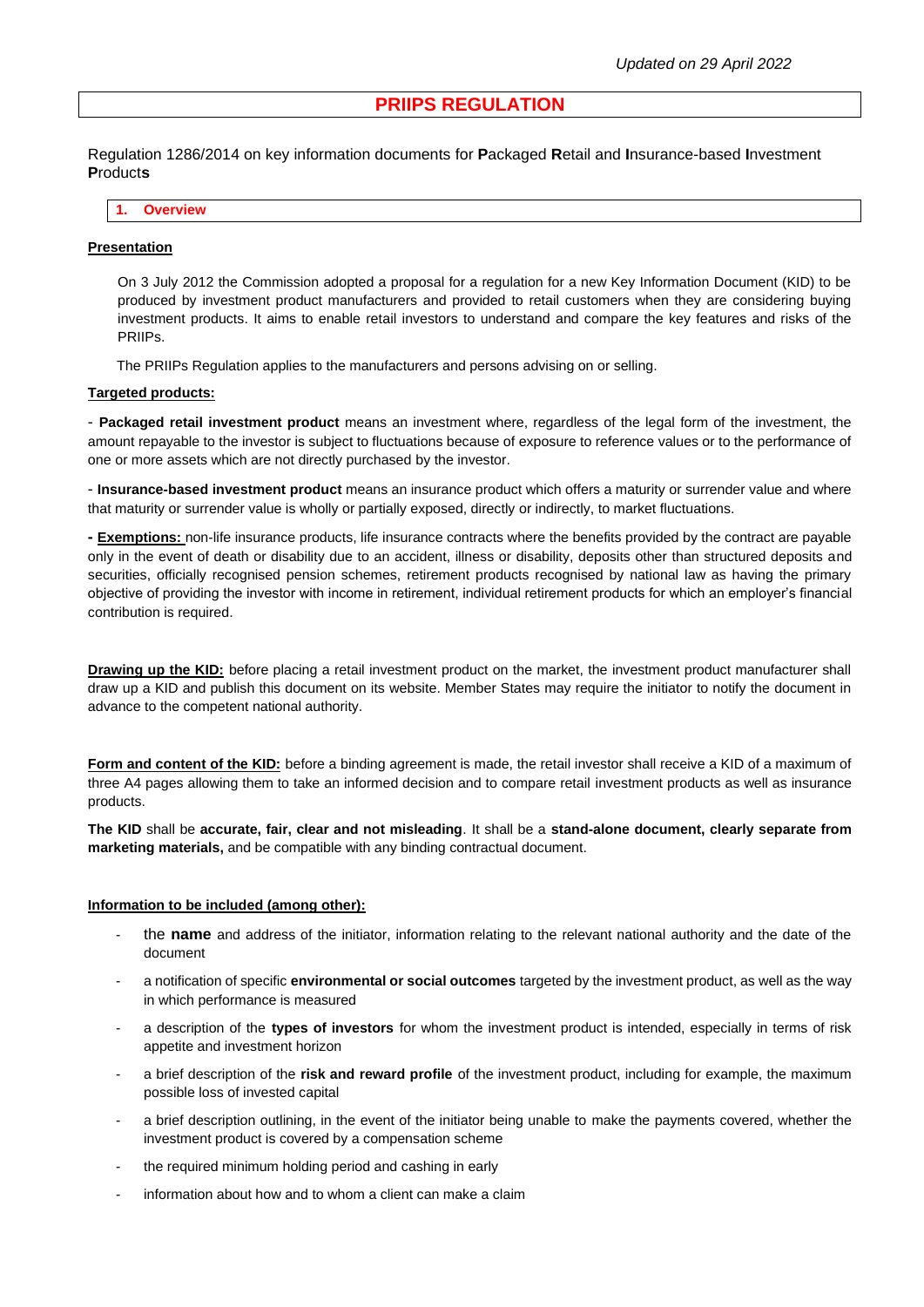**Complex products:** some of the investment products covered by the scope of the regulation are not simple and may be difficult for investors to understand. This is why Parliament has ensured that investors receive, when necessary, the following notice, "**You are about to purchase a product that is not simple and which may be difficult to understand".**

**Responsibility in the case of losses:** : the text foresees that if a retail investor shows that they suffered a loss through the use of the KID by investing in the retail investment product for which the KID was produced, this retail investor can **seek redress** from the initiator of the investment product for this loss, under the provisions of national law.

**Complaints:** the retail investors shall have an effective way of submitting a complaint against the initiator of an investment product based on insurance. Effective redress procedures shall also be available to retail investors in the event of crossborder disputes.

**Penalties:** the competent authorities designated by the Member States shall have the power to impose penalties such as the suspension or prohibition of the sale of a product, by publishing a public notice and imposing administrative fines of at least **EUR 5 000 000 or at least 3%** of annual turnover in the case of a moral person or a maximum amount of at least **EUR 700 000** for individuals.

# **Application to UCITS and investment funds which already produce a KIID (Key Investor Information Document): Those funds have an exemption period until 31/12/2022**

### **2. Chronology of events: key dates**

- ✓ 20/12/2012: Publication of draft report (European Parliament)
- $\checkmark$  15/04/2014: Adoption by the European Parliament
- ✓ 30/07/2014: EC mandate sent to EIOPA for advice on possible delegated acts
- ✓ 10/11/2014: Formal adoption by ECOFIN
- ✓ 27/11/2014: The Joint Committee of the three European Supervisory Authorities, the ESAs (EBA, ESMA and EIOPA) published a Discussion Paper that focuses on the different sections of the KID such as "what are the risks?" and "what are the costs?" (answer on 17/02/2015).
- 9/12/2014: Publication of Level 1 in the Official Journal (application period: 24 months, so initially 31/12/2016)
- 23/06/2015: Release of a Technical Discussion Paper on Article 8-5 (risks, performance and costs) on some RTS such as calculation method of risk indicator and costs borne by the investors.
- 11/11/2015: The ESAs published a Joint Consultation Paper related to the content and the presentation of the KID PRIIPS (answer on 29/01/2016)
- ✓ 07/04/2016: the ESAs published a project of RTS level 2 measures dated 31/03/2016 : ["Final draft regulatory](http://www.afg.asso.fr/index.php?option=com_docman&task=doc_download&gid=4982&Itemid=144&lang=fr)  [technical standards with regard to presentation, content, review and provision of the](http://www.afg.asso.fr/index.php?option=com_docman&task=doc_download&gid=4982&Itemid=144&lang=fr) key information document, including the methodologies [underpinning the risk, reward and costs information.](http://www.afg.asso.fr/index.php?option=com_docman&task=doc_download&gid=4982&Itemid=144&lang=fr) », proposals in relation to the presentation and content of the KID (risk indicators, costs), revision of the KID, timing of publication of the KID.
- ✓ 30/06/2016: The EC has adopted the RTS. The press release said that the European Parliament and the Council have a two-month scrutiny period, which they can extend for a further month.
- 01/09/2016: The European Parliament's economic and monetary affairs committee, ECON, voted in favor of rejecting the PRIIPs RTS.
- $\checkmark$  14/09/2016: The European Parliament voted also in favor of rejecting the PRIIPs RTS.
- $\check{\phantom{1}}$  09/11/2016: EC has proposed one-year-delay to PRIIPs implementation. PRIIPs will be applicable as from 01/01/2018 according to this proposal. As Level 1 of PRIIPs regulation was modified, this proposal had to be formally adopted by the European Parliament and then by the Council. The Parliament voted on 01/12/2016 in favor of this proposal and the Council did the same on 08/12/2016.
- ✓ 10/11/2016: EC submitted amendments to the ESAs for comment. Those amendments were notably related to Multi-option PRIIPs, performance scenarios and comprehension alert.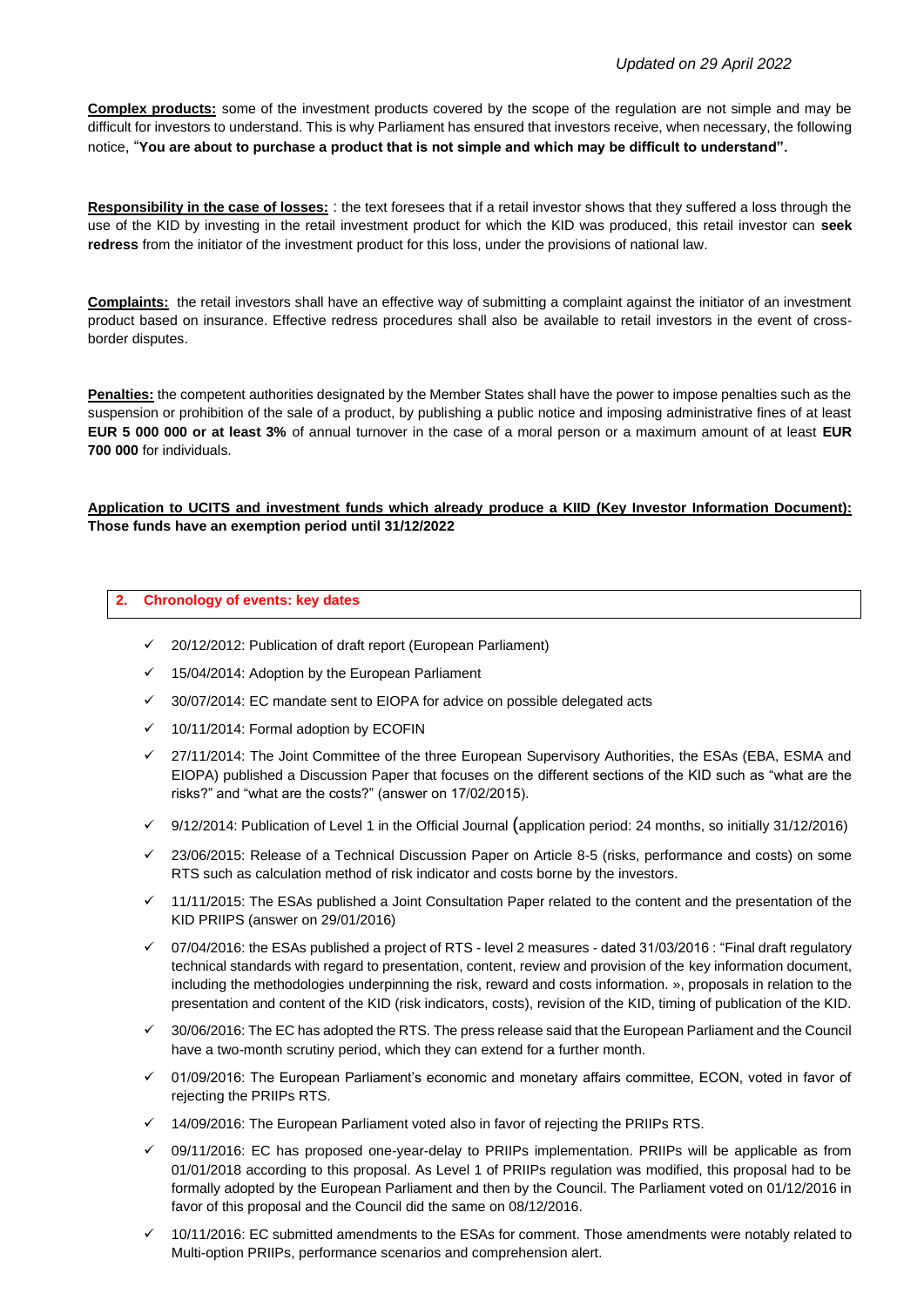# *Updated on 29 April 2022*

- $\checkmark$  22/12/2016: The ESAs wrote a letter to the Director General for financial stability of the EC to reject the proposed amendments. The ESAs explained that the amendments relating to how performance scenarios will be presented in the KID "raise comprehension issues and may be misleading". The ESAs said they were nevertheless ready to work further on these amendments.
- $\checkmark$  23/12/2016: postponement of PRIIPS application date to 01/01/2018 published on the Official Journal
- 08/03/2017: Publication by the EC of revised RTS (Regulatory Technical Standards) supplementing the PRIIPs Regulation. Those new RTS replace the previous ones published on 30/06/2016 and rejected by the European Parliament on 14/09/2016.

## **The revised RTS main amendments concern:**

# • **Performance scenarios:**

The KIDs PRIIPs now contains a fourth scenario, so-called "**stress scenario**" along with the favourable, moderate and unfavourable scenarios that were already included in the previous version of the RTS. This stress scenario shows what an investor may get back in extreme market circumstances.

### • **Multi-option products:**

Treatment of multi-option PRIIPs been clarified.

According to the new RTS, PRIIPs manufacturers will have **the option** to use the UCITS KIIDs to provide specific information related to underlying investment options for MOPs until 31/12/2019.

However, this exemption remains partial as additional information will have to be provided to insurers in the scope of MOPs.

### • **Comprehension alert:**

aligned with MIFID II and IDD (Insurance Distribution Directive) complexity definitions.

- $\checkmark$  12/04/2017: Publication in the Official Journal of Delegated Regulation (UE) 2017/653
- ✓ **07/07/2017: the European Commission published a Communication providing "**Guidelines" on the application of the Level 1 of PRIIPs Regulation. They do not contain new legal rule but seeks to further facilitate the implementation of PRIIPs.
- The "Guidelines" cover topics such as:
	- definition of PRIIPs manufacturer
	- products covered by the PRIIPs Regulation
	- products made available to retail investors
	- multi-option PRIIPs (MOP)
	- territorial application
	- competent authority
	- translations of key investor information documents (KIDs)
- ✓ 18/07/2017: Q&A update, a Flow Diagram for the calculation related to the Summary Risk Indicator and the Performance Scenarios was also released

The Q&A covers notably the following items:

- General topics
- market risk assessment
- methodology for assessing credit risk
- summary Risk Indicator
- performance Scenarios
- derivatives
- methodology for the calculation of costs
- 20/11/2017: Q&A update (on general topics, Market Risk Assessment, performance scenario, derivatives, multioptions products)
- ✓ **01/01/2018: Entry into force of PRIIPs regulation**
- ✓ 19/07/2018: Q&A update (on general topics, methodology for calculation of costs)

and update to the Flow diagrams for the risk and rewards calculations (new calculation for performance scenario)

- ✓ 08/11/2018: ESAs consultation (answer on 06/12/2018) on targeted amendments to PRIIPs Regulation:
- proposal to include information on past performance (in line with the UCITS approach)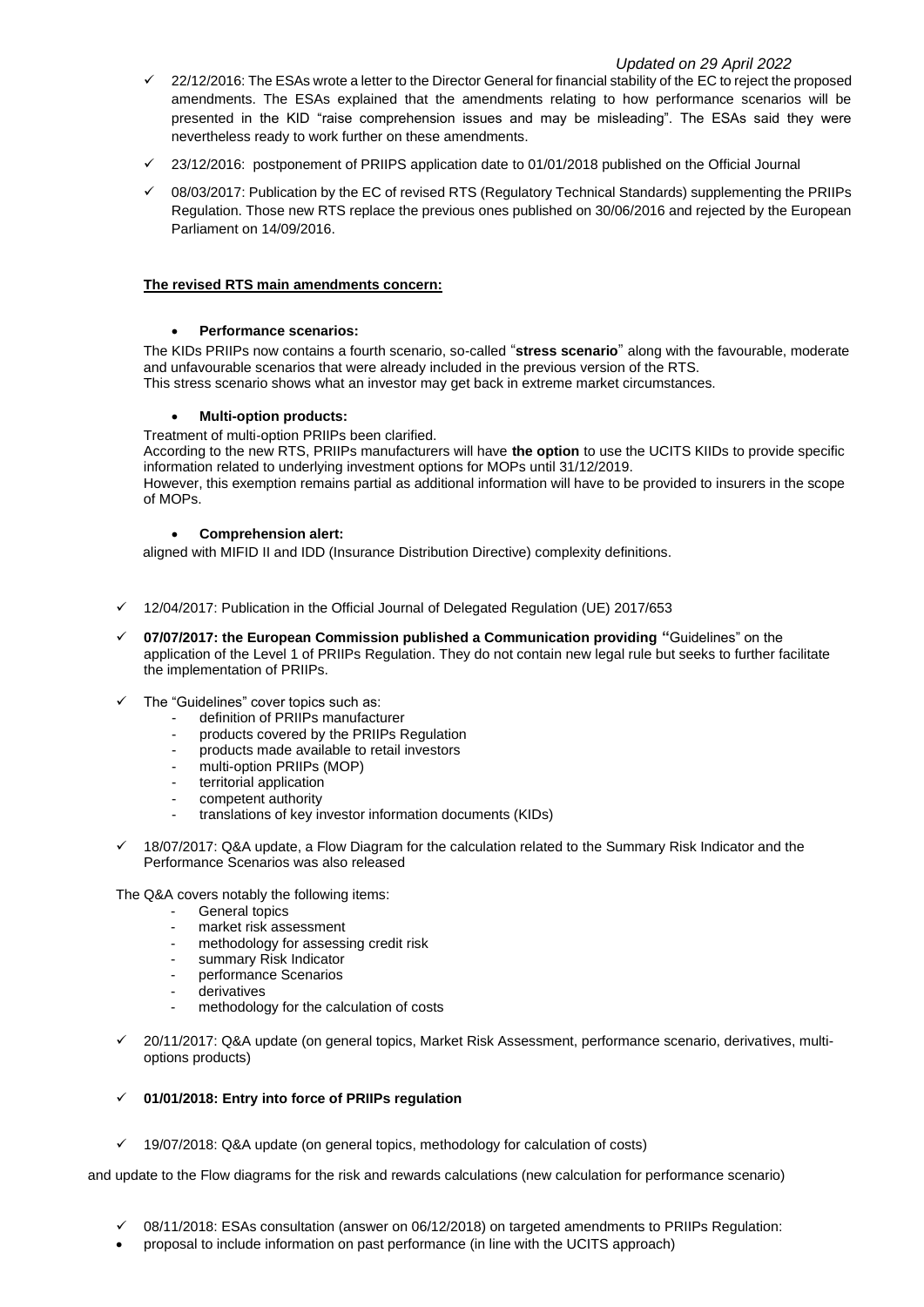# *Updated on 29 April 2022*

- modification of narrative explanations to reduce the risk of investors misunderstanding the performance scenario
- changes that need to be made to the PRIIPs regulation, to take into account the exemption expiry from 1 January 2020
- $\checkmark$  03/12/2018: Parliament ECON Commission voted amendment proposals which aims:

to postpone by one year the deadline for the review of PRIIPs Regulation, from 31/12/2018 to 31/12/2019 and to extend by two years the exemption period for UCITS from PRIIPs regime, from 31/12/2019 to 31/12/2021

✓ 05/02/2019: Political agreement from co-legislators:

to delay the PRIIPs review to 31/12/219 and

to extend the temporary exemption of UCITS from the PRIIPs Regulation until 31/12/2021. Final text to be finalized and adopted by the Parliament and the Council

- 08/02/2019: The ESAs decided not to propose targeted amendments at this stage. Instead, a more comprehensive review of the PRIIPs framework will take place in 2019, preceded by a new consultation phase.
- ✓ 16/04/2019: The Parliament adopted amendments to postpone end of exemption period for UCITS and Council adopted them on 14/06/2019
- 12/07/2019: Text published in the Official Journal of the EU in the framework of "Cross-Border Fund Distribution Regulation which endorse:
	- a 1-year extension of the PRIIPs review period to end of 2019 and
	- a 2-year extension of the application of PRIIPS to the UCITS KIID to 31 December 2021
- ✓ 16/10/2019: Consultation on PRIIPs review launched by the three ESAs (ESMA, EIOPA, EBA**)**, answer was due before 13 January 2020.
	- The Consultation proposes amendments to the PRIIPs KID RTS (Level 2) and addresses the following topics:
	- Performance scenarios: the methodology for performance scenarios, with an alternative to present illustrative performance scenarios and a proposal related to past performance information
	- Costs: different options to change the methodologies to calculate costs and how their presentation and
	- Multi-option products (MOPs): proposals to deal with PRIIPs offering a range of options for investments

The Consultation also make proposals for the application of PRIIPs Regulation to UCITS when the temporary exemption for UCITS end (on 31 December 2021).

- 21/01/2020: publication by ESMA of responses to October 2019 consultation paper on PRIIPS KID
- ✓ 21/07/2020:
	- ESAs sent a letter to inform the European Commission they are not in a position to submit draft RTS to amend PRIIPs Delegated Regulation as they were not adopted by all three ESA Boards. One of reasons was that a partial revision of the Delegated Regulation is not appropriate at this stage, prior to a comprehensive review of the Level 1 of PRIIPs Regulation.
	- As a result, the ESAs Final Report was published in draft only, ie. not approved (ref. JC 2020 06 30 June 2020). For transparency purposes, this document was attached as an annex to the ESAs letter. [ESAs Draft Final Report following consultation on draft RTS \(Not approved\)](https://www.eiopa.europa.eu/sites/default/files/publications/letters/annex-to-letter-priips-rts-draft-report.pdf) [ESAs Letter to the Commission on 21 July 2020](https://www.eiopa.europa.eu/sites/default/files/publications/letters/2020-07-20-esas-letter-to-berriga-on-outcome-of-esa-review-of-priips-delegated-regulation.pdf)
- $\check{\phantom{1}}$  03/02/2021: EIOPA's Board of Supervisors agrees on changes to the PRIIPs key information documents and the ESAs submitted to the European Commission draft Regulatory Technical Standards (RTS) ESAs Draft Final Report including draft RTS
- ✓ 10/05/2021: Letter from the Commission to the Parliament and the Council indicating the Commission will extend end of exemption for UCITS funds from PRIIPs and the application of the new RTS from 1/01/2022 to 1/07/2022
- 15/07/2021: Commission Consultation on PRIIPs proposing the extension of the exemption period for the UCITS KIID from the PRIIPs regulation until 30 June 2022, instead of 31 December 2021.
	- Deadline to answer: 9 September 2021
	- The new timeline proposed aims to give the industry more time to be ready for the transition from UCITS KIID to PRIIPs KID
- ✓ 07/09/2021: Commission adopted the draft RTS**.** According to the Commission proposal, the regulation would take effect on 1 July 2022.